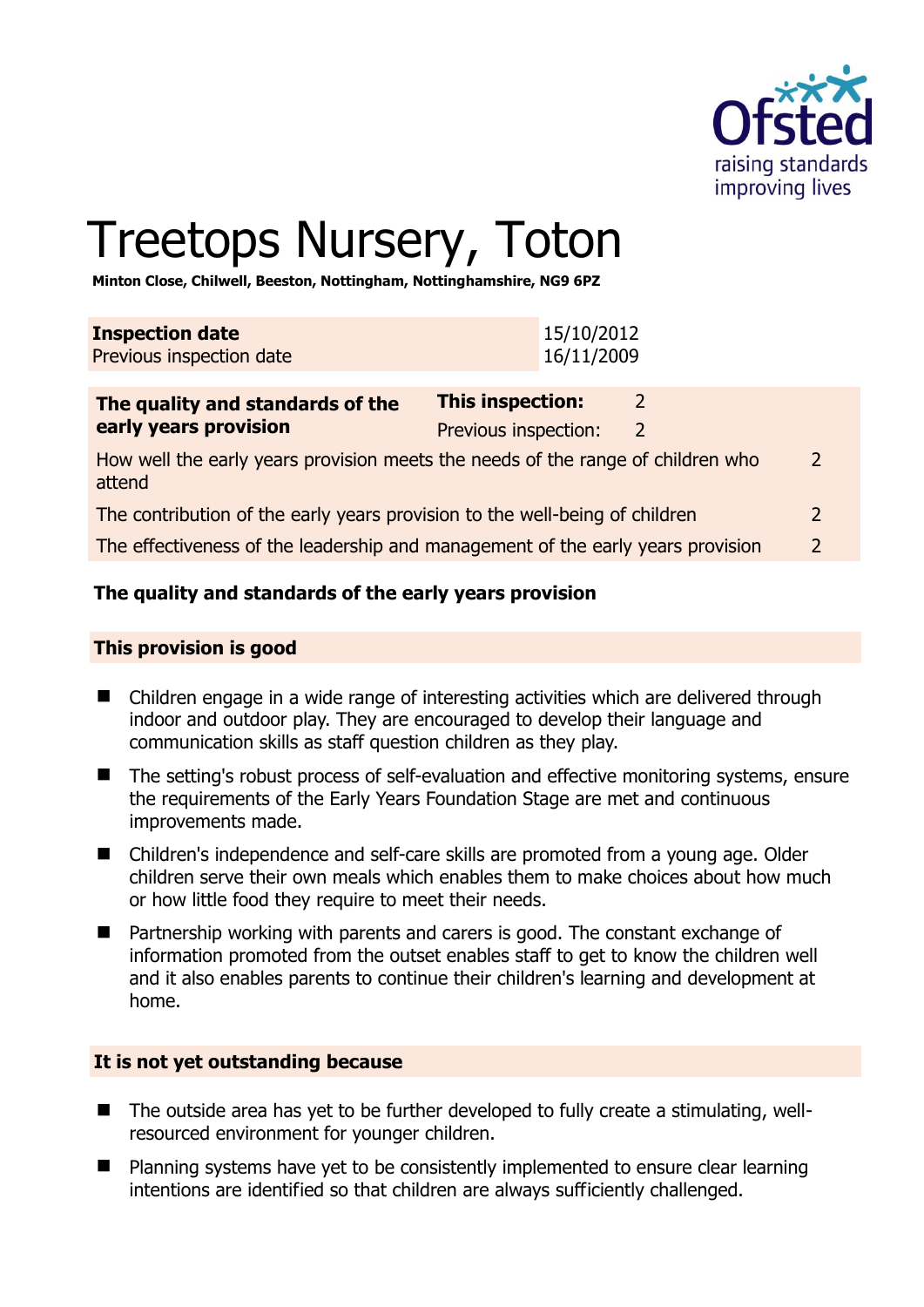## **Information about this inspection**

Inspections of registered early years provision are scheduled:

- at least once in every inspection cycle. The current cycle ends on 31 July 2016
- **n** more frequently where Ofsted identifies a need to do so, for example where provision was previously judged as inadequate
- **•** brought forward in the inspection cycle where Ofsted has received information that suggests the provision may not be meeting the legal requirements of the Early Years Foundation Stage; or where assessment of the provision identifies a need for early inspection
- **P** prioritised for inspection where we have received information that the provision is not meeting the requirements of the Early Years Foundation Stage and which suggests children may not be safe
- at the completion of an investigation into failure to comply with the requirements of the Early Years Foundation Stage.

The provision is also registered on the compulsory part of the Childcare Register. This report includes a judgment about compliance with the requirements of that register.

## **Inspection activities**

- $\blacksquare$ The inspector observed activities and care practices within the three operational play rooms and within the outside area.
- $\blacksquare$ The inspector spoke with staff from each room and held a meeting with the manager.

The inspector looked at children's observational assessment records and planning

- $\blacksquare$ systems. She also looked at relevant documentation, including information used to assess the suitability of staff and the setting's self-evaluation form.
- The inspector also took into account the views of parents and carers spoken to during the inspection.

## **Inspector**

Melanie Arnold

## **Full Report**

## **Information about the setting**

Treetops Nursery, Toton, originally opened in 1998 and changed ownership in 2004. It is now one of 31 nurseries that are run by Treetops Nurseries Limited. The nursery operates from four rooms in purpose built, detached premises on the Toton/Chilwell border, Nottinghamshire. The nursery serves families from the local and surrounding area. The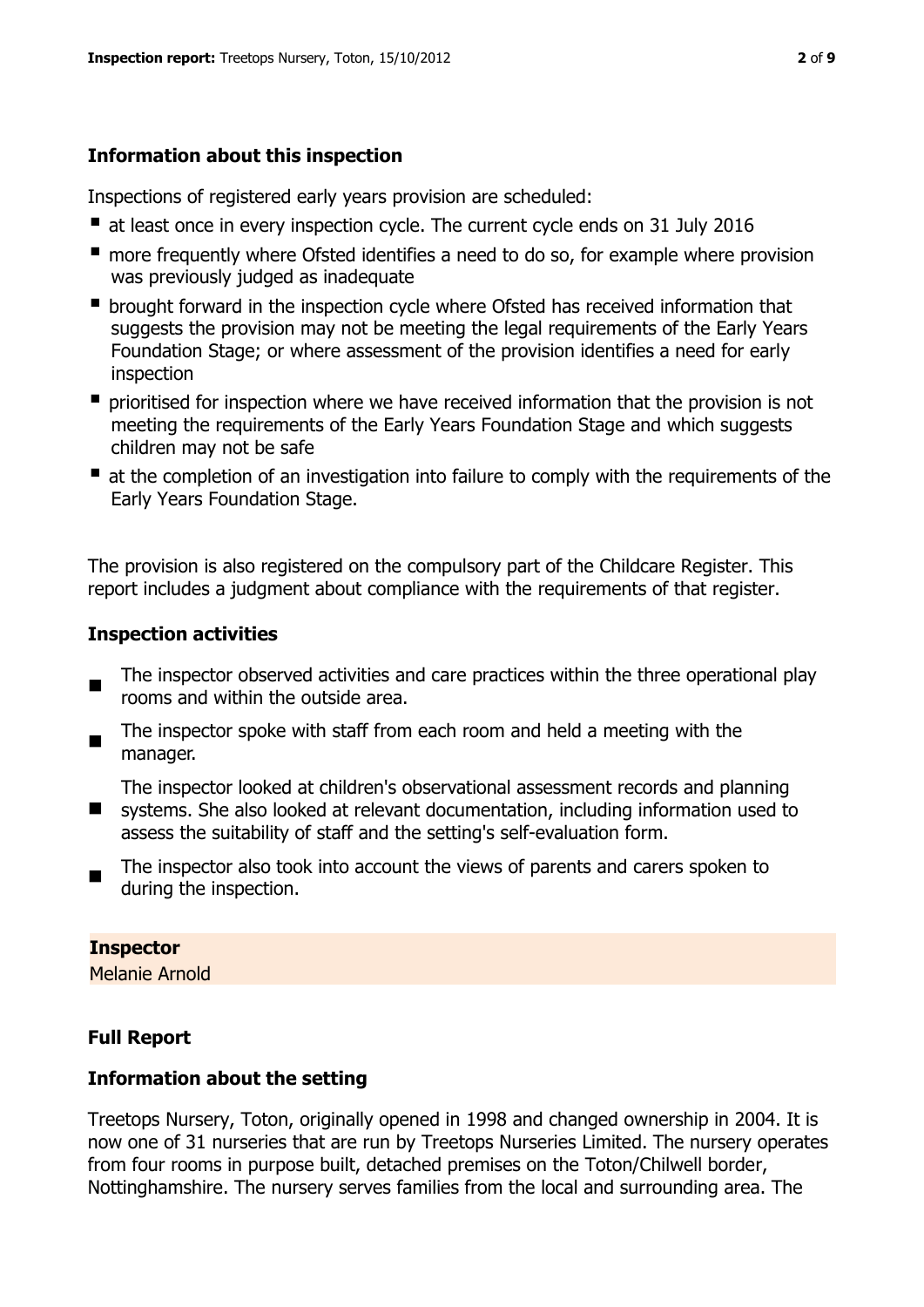premises are accessible and there is an outdoor play area for children.

The setting is registered on the Early Years Register and the compulsory part of the Childcare Register. There are currently 65 children in the early years age range on roll. The nursery supports children with special educational needs and/or disabilities and children for whom English is an additional language. It receives funding for the provision of free education for children aged two, three- and four-years.

The nursery opens five days a week all year round, except for Bank Holidays when it closes. Sessions are from 7.30am until 6pm.

The setting employs 15 staff. All childcare staff hold appropriate early years qualifications at level 3 or above, with the exception of two staff who are working towards a qualification.

## **What the setting needs to do to improve further**

## **To further improve the quality of the early years provision the provider should:**

- develop further consistency with planning systems, using the development statements, where appropriate, to identify clearer learning objectives and areas to challenge and extend children's learning and development, with specific regard to the two to three year age group
- develop further the organisation of a stimulating and well-resourced outdoor environment to fully support children's all round development, with specific regard to babies.

## **Inspection judgements**

## **How well the early years provision meets the needs of the range of children who attend**

Children effectively learn through play as staff provide children with an interesting range of hands on learning experiences. Babies enjoy opportunities to investigate and explore their environment and staff skilfully engage with older children, using their interests to enhance their learning. For example, a previous theme on space has continued to provoke children's interest, resulting in staff continuing to plan activities for children. During one such activity children design and create their own space rockets out of construction materials from images within a book. When another child approaches they see the book and immediately relate this to their favourite space topic. The child's key person engages the child by showing an interest and actively listening to them as they speak. She also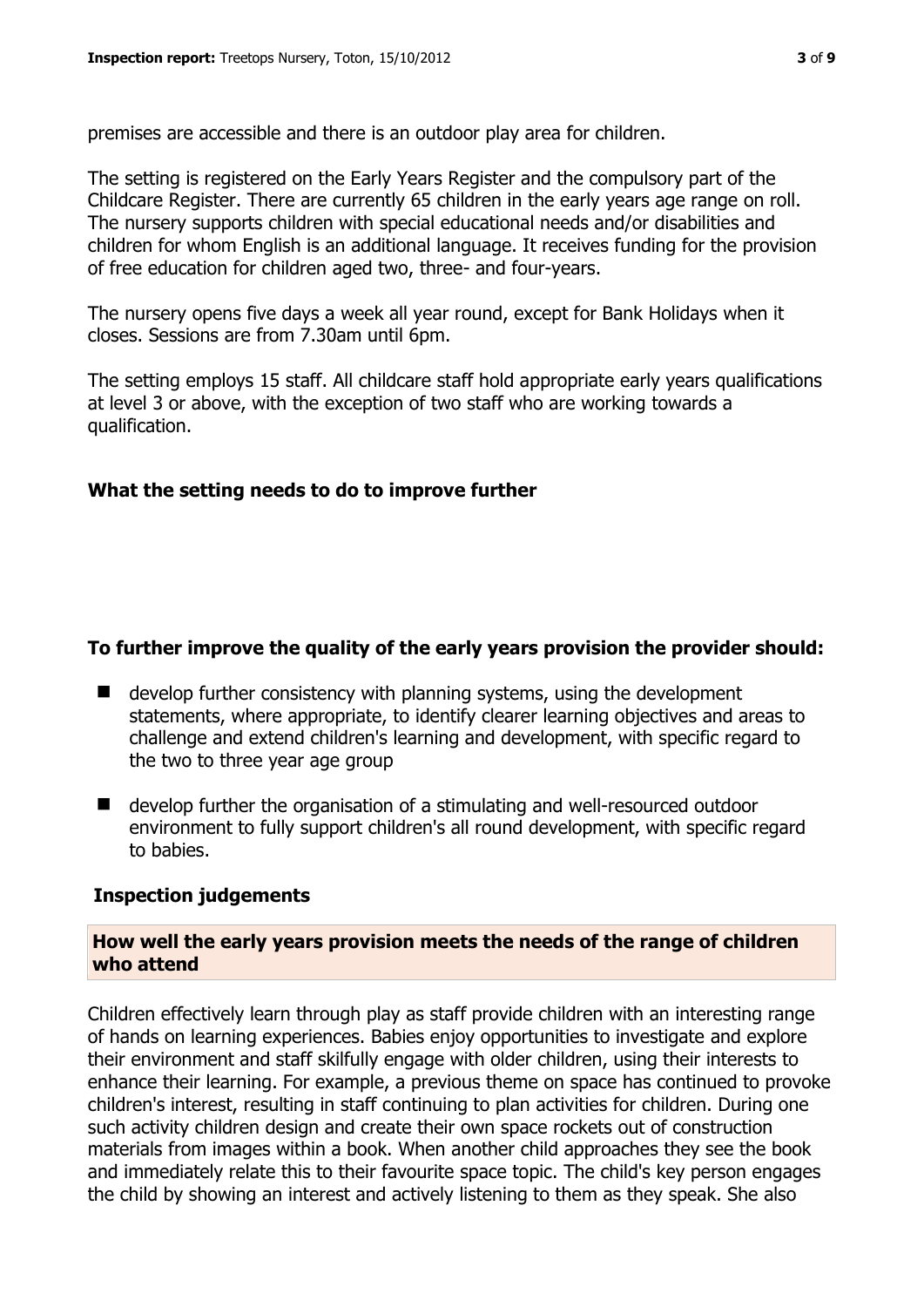asks lots of questions which extends the child's vocabulary and communication skills. The child then designs their own space rocket correctly identifying the shapes they have used. The child is encouraged to problem solve as they establish how they can join the pieces together and their counting skills are also promoted as they identify how many engines and wheels the rocket has.

Children's interest in books and letter sounds is promoted from the age of two, through the use of a chosen story book for the week. Babies also enjoy listening to stories, with staff using props to promote their engagement and active listening. Books and puzzles are also used to promote younger children's communication skills as they point to pictures and repeat the associated words said aloud by staff. All children enjoy messy play experiences as they participate in large scale floor and table painting activities. Older children are challenged during a simple painting activity, which promotes their awareness of textures and colour mixing. Children listen, understand and follow staff's instructions as they wait patiently for their turn to engage in the activity. Each child identifies the colours as they paint each of their hands in a different colour. They then make hand prints on their paper before rubbing their hands together to mix the paint so they can make new hand prints once again. The member of staff continually questions the children, asking what the paint feels like; what do they think will happen when they rub their hands together and what new colour have they made after mixing the colours together? Children answer the member of staff's questions as they participate in the activity.

Younger children's physical skills are promoted inside when playing with soft play resources and when participating in music, movement and singing activities. All children have fun playing outside in the outdoor learning environment, which is well-resourced for older children. However, although activities are sometimes set out for babies to access and play with, a fully motivating and accessible play space for these younger children has yet to be continually provided. After completion of Forrest Schools training, older children create a den in a corner of the garden with the support and encouragement of staff. Staff discuss possible hazards with children whilst encouraging them to take calculated risks. This helps children to begin to identify hazards for themselves, so that they can take their own action to keep themselves and others safe.

Ongoing observational assessments are in place and used to monitor the progress children make. They are also used to identify and plan for children's next steps for learning to ensure their continued progression through the seven areas of learning. Planning has recently been updated to ensure activities are planned from individual children's interests and to ensure that when next steps are identified these are carried forward into planned experiences for children. The majority of planned activities have clear learning intentions identified, which creates purposeful learning experiences for children. However, planning within the two to three year old room sometimes lacks clarity to fully ensure the learning experiences for these children are continually challenging and further extend their experiences. Partnership working with parents, carers and outside agencies results in the continued support and development of children with special educational needs and/or disabilities and for children for whom English is an additional language. Effective systems are in place to support the use of children's home language within the setting. This helps children to feel valued and also aids their development in speaking and understanding English.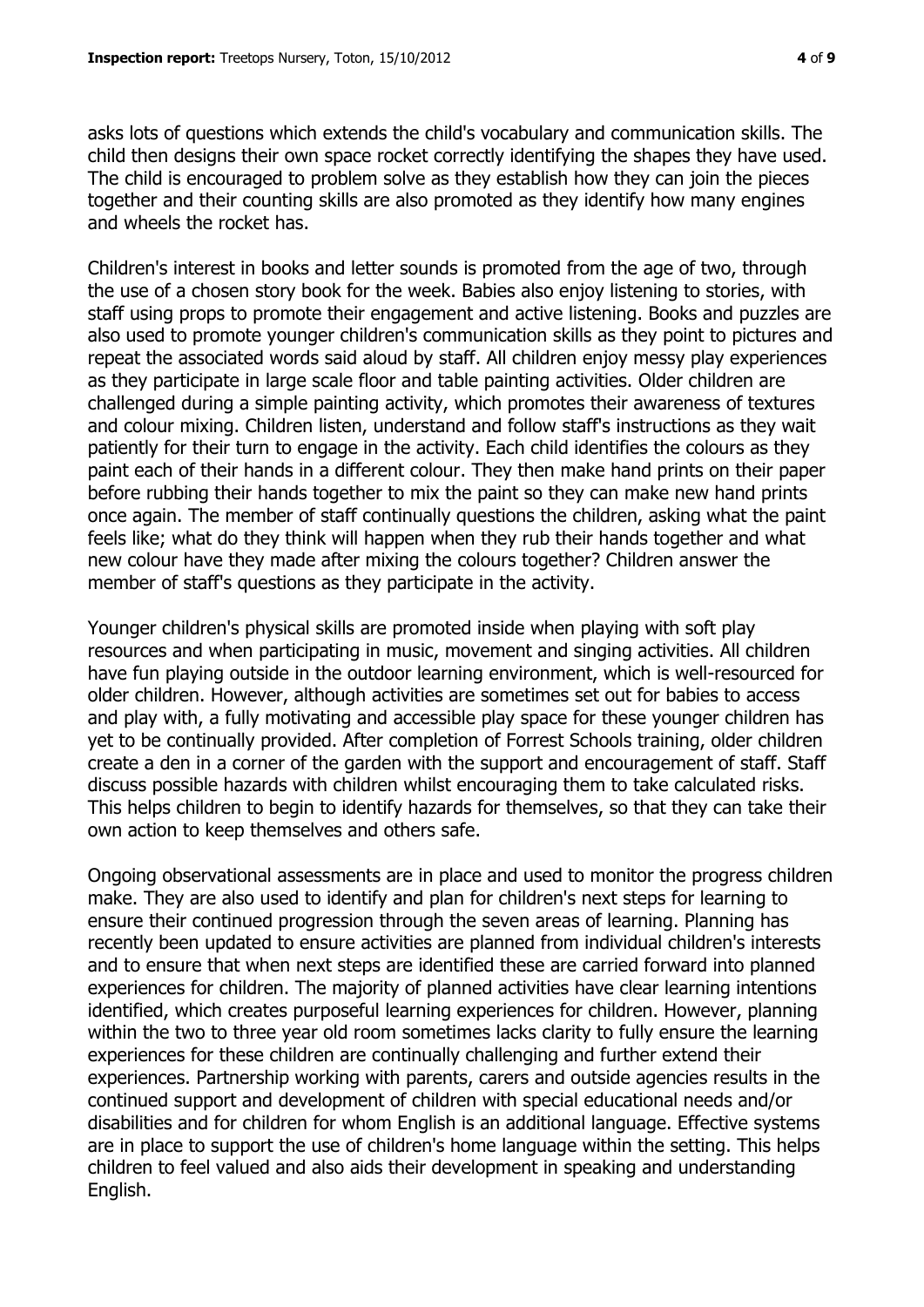Parents and carers are kept closely informed about their children's progress and development through the progress check at age two and through review meetings for all children, which are held every three months. Staff share children's observational assessment records during these meetings, providing parents with key information about how they can continue to promote their children's learning at home. Systems are also in place to encourage parents to advise the setting of children's interest and achievements from home, which staff then build on within the setting.

## **The contribution of the early years provision to the well-being of children**

All children, including babies, show security in their surroundings. Each child is assigned a key person who works closely with the child and their parents, building and developing effective communication channels. An in depth 'All about Me' booklet is completed by parents when children first start. This provides staff with key information on children's likes, dislikes, routines and individual needs. Staff use this information to help children to settle into the provision and it provides a firm basis on which they can continue to build and develop children's skills. It also enables children to develop a secure emotional attachment to the staff. Children are happy and they relate well to the staff and their peers. Younger children enjoy playing alongside their peers and observing them at play, while older children are developing their social skills as they interact and play cooperatively with their friends.

Children's good behaviour is promoted through positive role modelling and regular praise and encouragement. This promotes children's self-confidence and self-esteem. Children's independence is promoted as they freely access their own play materials and learn important self-care skills, like hand washing, from a young age. Older children also serve their own meals, enabling them to consider portion sizes to meet their needs. Children are encouraged to develop healthy lifestyles through the provision of nutritious meals and snacks and through daily outdoor play. Further physical play experiences, like swimming, also help children to stay fit and healthy. Children are encouraged to take risks under the close supervision of staff and they are helped to learn about acceptable rules and boundaries during play. This helps children to play safely. Babies show that they feel safe within the setting as they explore their surroundings, whilst using their key person for emotional support and reassurance.

Smooth transition procedures are in place to aid the process for children starting school. Information is shared and visits arranged to the new setting, providing opportunities for children to develop confidence as they move forward and take the next big step in their life. The setting provides children with a firm foundation for their continued learning and development.

**The effectiveness of the leadership and management of the early years provision**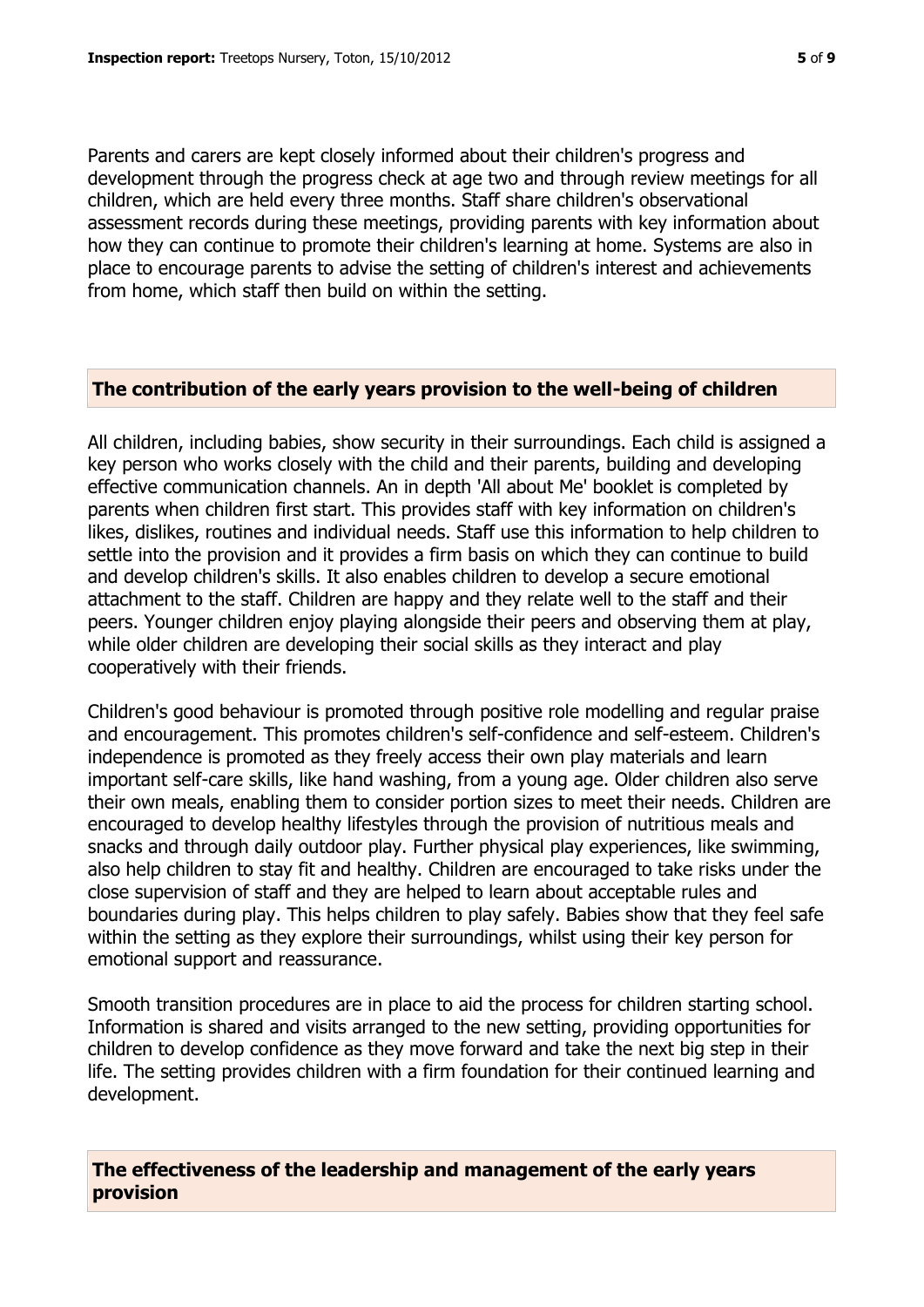Leadership and management are good. The manager is motivated and skilled and is developing a strong team who work well together and are focused on providing a quality service. The setting's robust system of self-evaluation, which involves the views of all users, effectively monitors the whole setting, including the provision for learning and development. This leads to the clear identification of targets for future development in all areas. The manager has clear systems in place to performance manage the staff team. This results in any underperformance of staff being tackled, with regular supervisions and yearly appraisal being held to ensure the ongoing development of all staff. The manager also visits each room and speaks with all staff on a daily basis to ascertain the activities they are planning for their key children. She questions and challenges staff in a constructive way to ensure children are benefitting from interesting learning experiences.

Robust recruitment, vetting and induction procedures are in place to ensure the suitability of the staff team working with the children. The majority of staff are qualified in childcare and most of them hold current first aid certificates to ensure children's health and safety are maintained. The setting's clear policies and procedures are understood and implemented well by staff to ensure the well-being of children is promoted. For example, the setting is securely maintained and potential hazards are identified and minimised through the setting's risk assessment procedures. Children are also safeguarded because staff have a secure knowledge of child protection issues and procedures.

Internal play space is organised well to create a warm and welcoming setting for children. They are cared for in different rooms according to age and ability, which ensures each room is set up to provide children with free access to a developmentally appropriate range of toys and resources.

Children's individuality is respected and valued by a caring staff team. Effective partnership working in the wider context results in continuity of care and learning being promoted for all children. The setting promotes the inclusion of all children, ensuring every child is fully integrated info the setting, regardless of background, belief, gender, ability or language. Clear information is shared and exchanged to ensure parents are kept up-todate with information about their children's daily care routines and their ongoing progress and development. Parents comment positively about the setting, stating their children are happy and settled. They also confirm that staff work closely with them to meet their children's specific needs.

## **The Childcare Register**

The requirements for the compulsory part of the Childcare Register are **Met**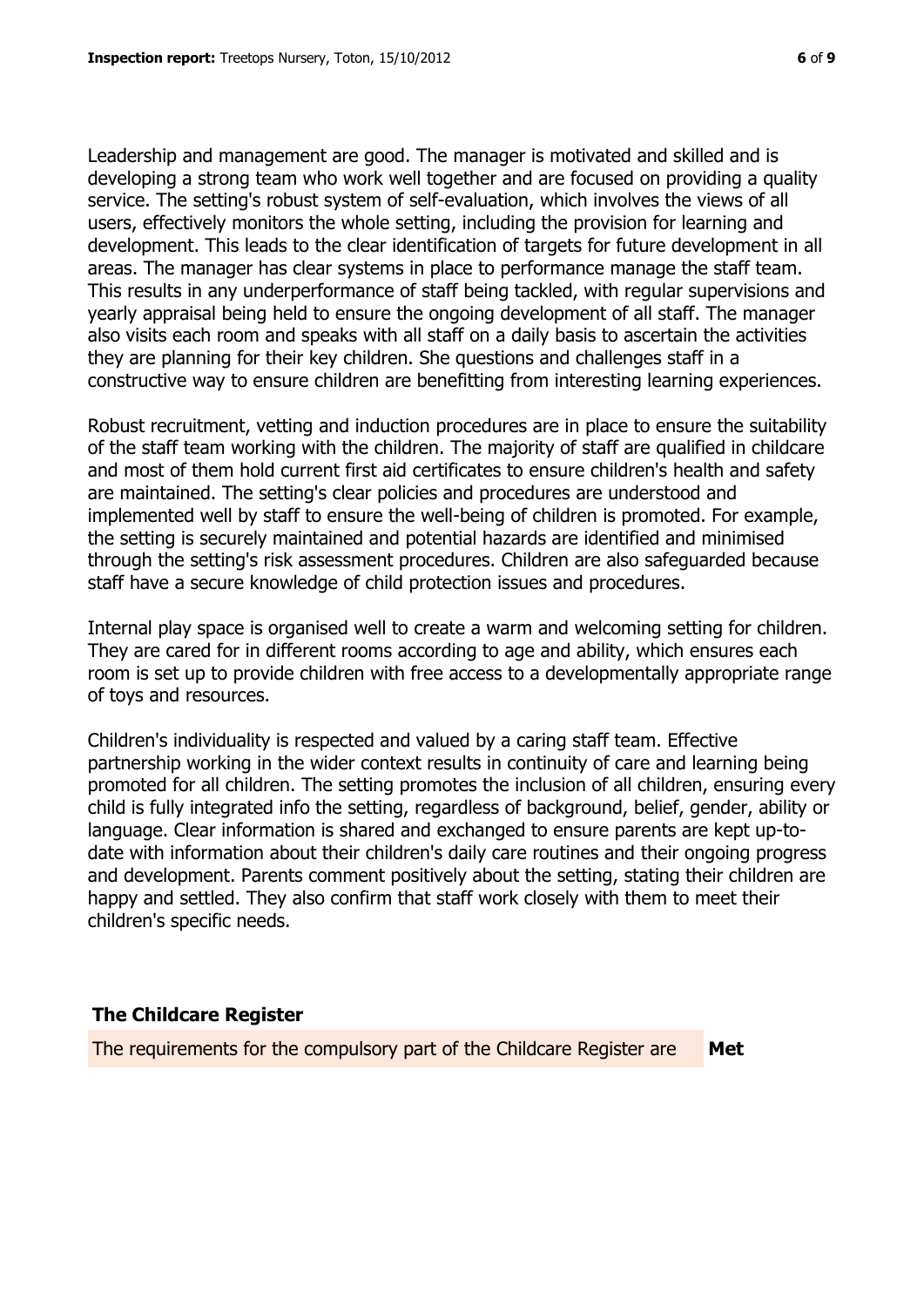#### **What inspection judgements mean**

| <b>Registered early years provision</b> |                  |                                                                                                                                                                                                                                                                                                                                                                             |  |  |  |  |
|-----------------------------------------|------------------|-----------------------------------------------------------------------------------------------------------------------------------------------------------------------------------------------------------------------------------------------------------------------------------------------------------------------------------------------------------------------------|--|--|--|--|
| <b>Grade</b>                            | <b>Judgement</b> | <b>Description</b>                                                                                                                                                                                                                                                                                                                                                          |  |  |  |  |
| Grade 1                                 | Outstanding      | Outstanding provision is highly effective in meeting the needs<br>of all children exceptionally well. This ensures that children are<br>very well prepared for the next stage of their learning.                                                                                                                                                                            |  |  |  |  |
| Grade 2                                 | Good             | Good provision is effective in delivering provision that meets<br>the needs of all children well. This ensures children are ready<br>for the next stage of their learning.                                                                                                                                                                                                  |  |  |  |  |
| Grade 3                                 | Satisfactory     | Satisfactory provision is performing less well than expectations<br>in one or more of the key areas. It requires improvement in<br>order to be good.                                                                                                                                                                                                                        |  |  |  |  |
| Grade 4                                 | Inadequate       | Provision that is inadequate requires significant improvement<br>and/or enforcement. The provision is failing to give children an<br>acceptable standard of early years education and/or is not<br>meeting the safeguarding and welfare requirements of the<br>Early Years Foundation Stage. It will be inspected again within<br>12 months of the date of this inspection. |  |  |  |  |
| Met                                     |                  | The provision has no children on roll. The inspection judgement<br>is that the provider continues to meet the requirements for<br>registration.                                                                                                                                                                                                                             |  |  |  |  |
| Not Met                                 |                  | The provision has no children on roll. The inspection judgement<br>is that the provider does not meet the requirements for<br>registration.                                                                                                                                                                                                                                 |  |  |  |  |

## **Inspection**

This inspection was carried out by Ofsted under Sections 49 and 50 of the Childcare Act 2006 on the quality and standards of provision that is registered on the Early Years Register. The registered person must ensure that this provision complies with the statutory framework for children's learning, development and care, known as the Early Years Foundation Stage.

## **Setting details**

| Unique reference number  | EY282318        |
|--------------------------|-----------------|
| <b>Local authority</b>   | Nottinghamshire |
| <b>Inspection number</b> | 882644          |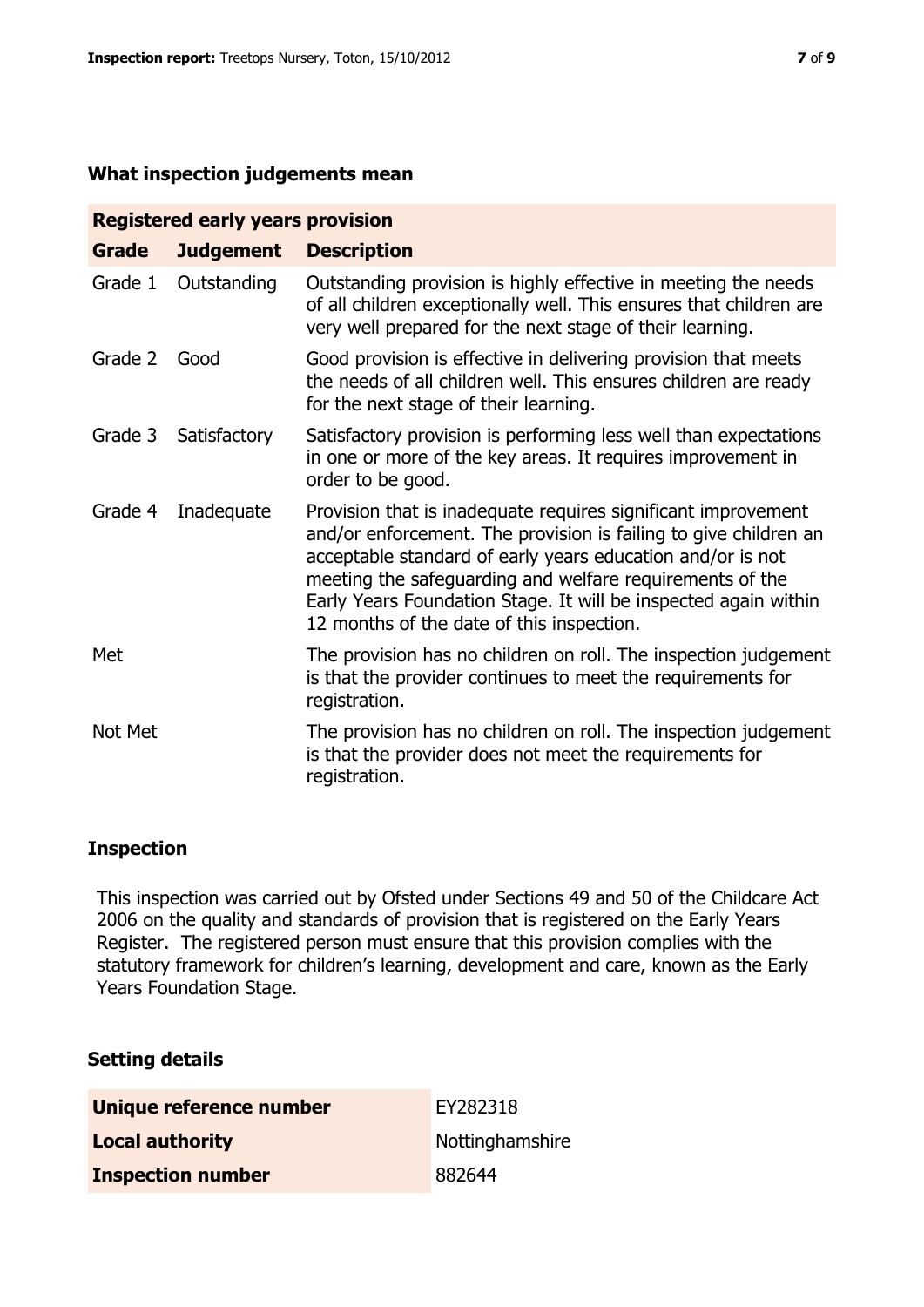| <b>Type of provision</b>      |                                   |
|-------------------------------|-----------------------------------|
| <b>Registration category</b>  | Childcare - Non-Domestic          |
| <b>Age range of children</b>  | $0 - 8$                           |
| <b>Total number of places</b> | 65                                |
| Number of children on roll    | 65                                |
| <b>Name of provider</b>       | <b>Treetops Nurseries Limited</b> |
| Date of previous inspection   | 16/11/2009                        |
| <b>Telephone number</b>       | 0115 9732311                      |

Any complaints about the inspection or the report should be made following the procedures set out in the guidance 'raising concerns and making complaints about Ofsted', which is available from Ofsted's website: www.ofsted.gov.uk. If you would like Ofsted to send you a copy of the guidance, please telephone 0300 123 4234, or email enquiries@ofsted.gov.uk.

#### **Type of provision**

For the purposes of this inspection the following definitions apply:

Full-time provision is that which operates for more than three hours. These are usually known as nurseries, nursery schools and pre-schools and must deliver the Early Years Foundation Stage. They are registered on the Early Years Register and pay the higher fee for registration.

Sessional provision operates for more than two hours but does not exceed three hours in any one day. These are usually known as pre-schools, kindergartens or nursery schools and must deliver the Early Years Foundation Stage. They are registered on the Early Years Register and pay the lower fee for registration.

Childminders care for one or more children where individual children attend for a period of more than two hours in any one day. They operate from domestic premises that are usually their own home. They are registered on the Early Years Register and must deliver the Early Years Foundation Stage.

Out of school provision may be sessional or full-time provision and is delivered before or after school and/or in the summer holidays. They are registered on the Early Years Register and must deliver the Early Years Foundation Stage. Where children receive their Early Years Foundation Stage in school these providers do not have to deliver the learning and development requirements in full but should complement the experiences children receive in school.